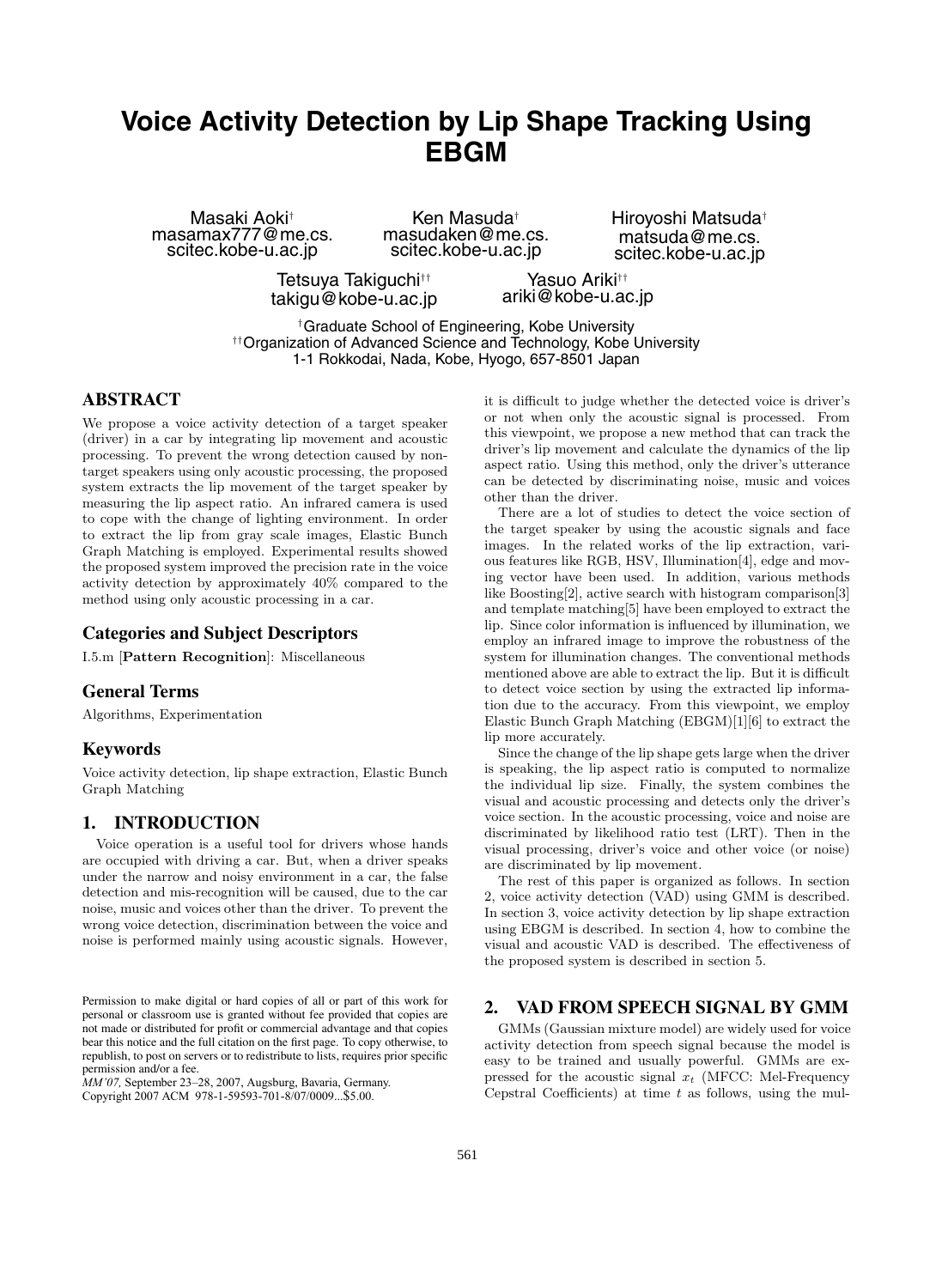tiple normal distribution functions  $N(x_t; \mu_m, \Sigma_m)$  with the m-th mixture mean vector  $\mu_m$  and covariance matrix  $\Sigma_m$ .

$$
Pr(x_t) = \sum_{m} P(m)N(x_t; \mu_m, \Sigma_m)
$$
 (1)

In order to detect the voice section, two GMMs with 64 mixture numbers are trained using clean voice data and nonvoice data. Using these two GMMs, the log likelihood ratio is calculated by

$$
L(x_t) = \log \frac{\Pr(x_t|voice_model)}{\Pr(x_t|non-voice_model)}
$$
 (2)

where  $Pr(x_t|voice_model)$  and  $Pr(x_t|non-voice_model)$  are the voice likelihood and the non-voice likelihood respectively. To avoid the voice section being separated by the short pause, the following smoothing is performed to the log likelihood ratio  $L(x_j)$ .

$$
L'(x_t) = \frac{1}{n} \sum_{j=t-\frac{n}{2}}^{t+\frac{n}{2}} L(x_j)
$$
 (3)

For the time section with  $L'(x_t)$  over the threshold  $\theta$  is regarded as the voice section. The time section with  $L'(x_t)$ under the threshold  $\theta$  is regarded as the non-voice section. Finally, the voice section is extracted by deleting the short gap between the voice sections.

### **3. VAD FROM LIP MOVEMENT BY EBGM**

### **3.1 Gabor Wavelets**

Gabor wavelets can extract global and local features by changing spatial frequency, and can extract features related to wavelet's orientation.

Eq.(4) shows a Gabor Kernel used in Gabor wavelets. This function contains Gaussian function for smoothing as well as wave vector  $\overrightarrow{k}_j$  which indicates simple wave frequencies and orientations.

$$
\psi_j(\overrightarrow{x}) = \frac{k_j^2}{\sigma^2} exp\left(-\frac{k_j^2 x^2}{2\sigma^2}\right) exp\left(i\overrightarrow{k}_j \overrightarrow{x}\right) - exp\left(-\frac{\sigma^2}{2}\right)\right]
$$
(4)

$$
\overrightarrow{k}_{j} = \left(\begin{array}{c} k_{jx} \\ k_{jy} \end{array}\right) = \left(\begin{array}{c} k_{\nu} \cos \varphi_{\mu} \\ k_{\nu} \sin \varphi_{\mu} \end{array}\right) \tag{5}
$$

Here,  $k_{\nu} = 2^{-\frac{\nu+2}{2}} \pi \varphi_{\mu} = \mu \frac{\pi}{8}$ . We employ a discrete set of 5 different frequencies, index  $\nu = 0, ..., 4$ , and 8 orientations, index  $\mu = 0, ..., 7$ .

### **3.2 Jet**

A jet is a set of convolution coefficients obtained by applying Gabor kernels with different frequencies and orientations to a point in an image. To estimate the positions of facial feature points in an input image, jets in an input image are compared with jets in a facial model.

A jet  $\mathcal J$  is composed of 40 complex coefficients (5 frequencies  $\times$  8 orientations) and expressed as follows:

$$
\mathcal{J}_j = a_j exp(i\phi_j) (j = 0, ..., 39)
$$
 (6)

where  $\vec{x} = (x, y), a_j(\vec{x})$  and  $\phi_j(\vec{x})$  are the facial feature point coordinate, magnitude of complex coefficient and phase of complex coefficient, which rotates the wavelet at its center respectively.

### **3.3 Jet Similarity**

For the comparison of facial feature points between the facial model and the input image, the similarity is computed between jet set  $\{\mathcal{J}\}\$ and  $\{\mathcal{J}'\}$ . Locations of two jets are represented as  $\vec{x}$  and  $\vec{x}'$ . Difference between vector  $\vec{x}$  and vector  $\overrightarrow{x}$  is given in Eq.(7).

$$
\overrightarrow{d} = \overrightarrow{x} - \overrightarrow{x}' = \left(\begin{array}{c} dx \\ dy \end{array}\right) \tag{7}
$$

Here, let's consider the similarity of two jets in terms of the magnitude and phase of the jets as follows:

$$
S_D(\mathcal{J}, \mathcal{J}') = \frac{\sum_{j=0}^{N-1} a_j a'_j \cos(\phi_j - (\phi'_j + \vec{k}_j \vec{d}))}{\sqrt{\sum_{j=0}^{N-1} a_j^2 \sum_{j=0}^{N-1} a'_j^2}}
$$
(8)

The similarity  $S_D(\mathcal{J}, \mathcal{J}')$  is optimized when the best  $\overrightarrow{d}$  is estimated which maximizes the similarity including the both magnitude and phase.

### **3.4 EBGM**

#### *3.4.1 Graph*

A set of jets extracted at all facial feature points is called a graph. In this study, a lip graph composed of facial feature points around a lip is constructed as shown in Fig.2 to extract the lip shape.

#### *3.4.2 Bunch Graph*

A set of jets extracted from many people at one facial feature point is called a bunch. A graph constructed using bunches at all the facial feature points is called a bunch graph. In searching the location of facial feature points, the similarity described in Eq.(8) is computed between the jets in the bunch graph and a jet at the point in an input image. The jet with the highest similarity, achieved by moving  $\vec{d}$ , is chosen as the target facial feature point in the input image. In this way, using a bunch graph, the location of facial feature points can be searched for under several conditions.

### *3.4.3 Elastic Bunch Graph Matching*

Fig.1 shows a flow of an elastic bunch graph matching. First, given an image, the bunch graph is pasted to the image, and then local search starts using the greedy-like method. Finally the graph is extracted after all the locations of the feature points are matched.



**Figure 1: Elastic Bunch Graph Matching procedure**

### **3.5 VAD by Lip Shape Tracking**

A lip model is composed of facial feature points locating at an outline of a lip, nasal cavities, ears and jaw. Fig.2 shows an example of a lip model of facial feature points and the extracted result. After the lip extraction, top and bottom ends as well as right and left ends are determined on the extracted lip shape. Then the height of the lip,  $Lip_{Height}$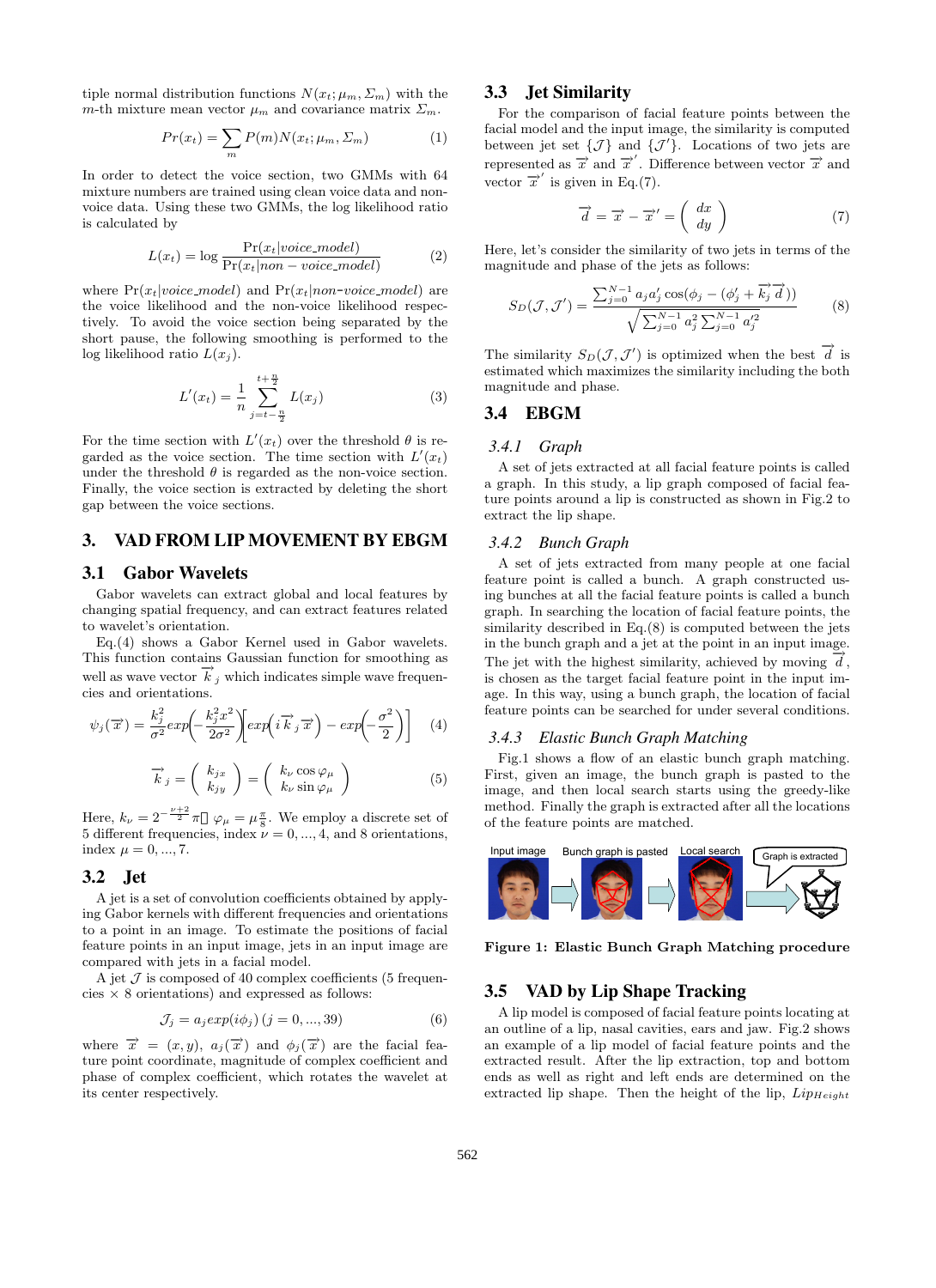

**Figure 2: An example of feature points used for EBGM and the extracted lip shape**

and the width of the lip,  $Lip_{Width}$  are computed. Finally, aspect ratio is computed by Eq.(9).

$$
Aspect\ ratio = \frac{Lip_{Height}}{Lip_{Width}}\tag{9}
$$

Fig.3 shows how the robustness is achieved for the variation of lip sizes by using the aspect ratio. In the figure, it is depicted that the aspect ratios,  $R_{close1}$  and  $R_{close2}$  are almost same when lips are closing irrespective of their sizes, but the aspect ratio  $R_{open}$  changes when they open.



**Figure 3: Aspect ratio**

Under the assumption that the human lip moves in utterance, it is expected that the lip aspect ratio will change frequently in utterance. From this viewpoint, the difference of the aspect ratio between consecutive frames is computed as the lip movement. Fig.4 shows the difference of the aspect ratio between consecutive frames in both the utterance and non-utterance section. The horizontal axis and the vertical axis indicate the frame number and the difference of aspect ratio respectively. In this study, if the change of the aspect ratio exceeds some threshold, it is regarded as voice section of the target person.



**Figure 4: Change of the aspect ratio**

# **4. INTEGRATION OF TWO VADS**

This section describes a method of voice activity detection of the target speaker by integrating the results from the acoustic signal processing and the lip shape tracking described in section 3. Fig.5 shows a total system flow. In a car, the image sequence and speech signal are captured with driver's voice, other person's voice, noise and the lip movement of the driver as shown in Fig.5(a). The voice section is detected by the acoustic processing technique using likelihood ratio test (LRT) under the voice or noise hypothesis based on Gaussian mixture model (GMM) as shown in Fig.5(b). At this point, noise is excluded and the voice section is only extracted. Then the lip shape is extracted and the change of the aspect ratio is computed. If the change of the aspect ratio is over the threshold, the lip is regarded as moving. Otherwise, it is regarded as stationary as shown in Fig.5 $(c)$ .

In this way, the voice section of the target person (driver) is detected as shown in Fig.5(d). The case where the driver moves his lip without voice is excluded at the stage in Fig.5(b) because there are no voice and noise. Fig.6 shows an example of voice activity detection. The horizontal axis indicates the frame number. The vertical axis indicates the change of the aspect ratio. The threshold  $\zeta$  is determined to maximize the evaluation value of the precision to be described in Section 5.2.



**Figure 5: System flow**



**Figure 6: Voice activity detection by difference of aspect ratio**

# **5. EXPERIMENTAL RESULTS**

### **5.1 Experimental Condition**

To create the Bunch Graph for EBGM, 142 frontal face photographs were selected from SoftPia Japan database and the 23 facial feature points were manually specified. Two moving images were used as test data. One included a Japanese male driver and the other included a Japanese female driver.

100 words of Japanese city name were uttered in the car under the idling condition in the daytime. The acoustic signal with 10 20dB SN ratio was filtered by the high-pass filter with the cut off frequency at 200Hz to eliminate the low frequency engine noise. An infrared camera was used to cope with the lighting environment at night. The camera was set at the front of the driver's seat.

In the experiment, since a driver uttered 100 Japanese city names in a car, the acoustic signal included driver's voice and car noise, but not other voices. Therefore before